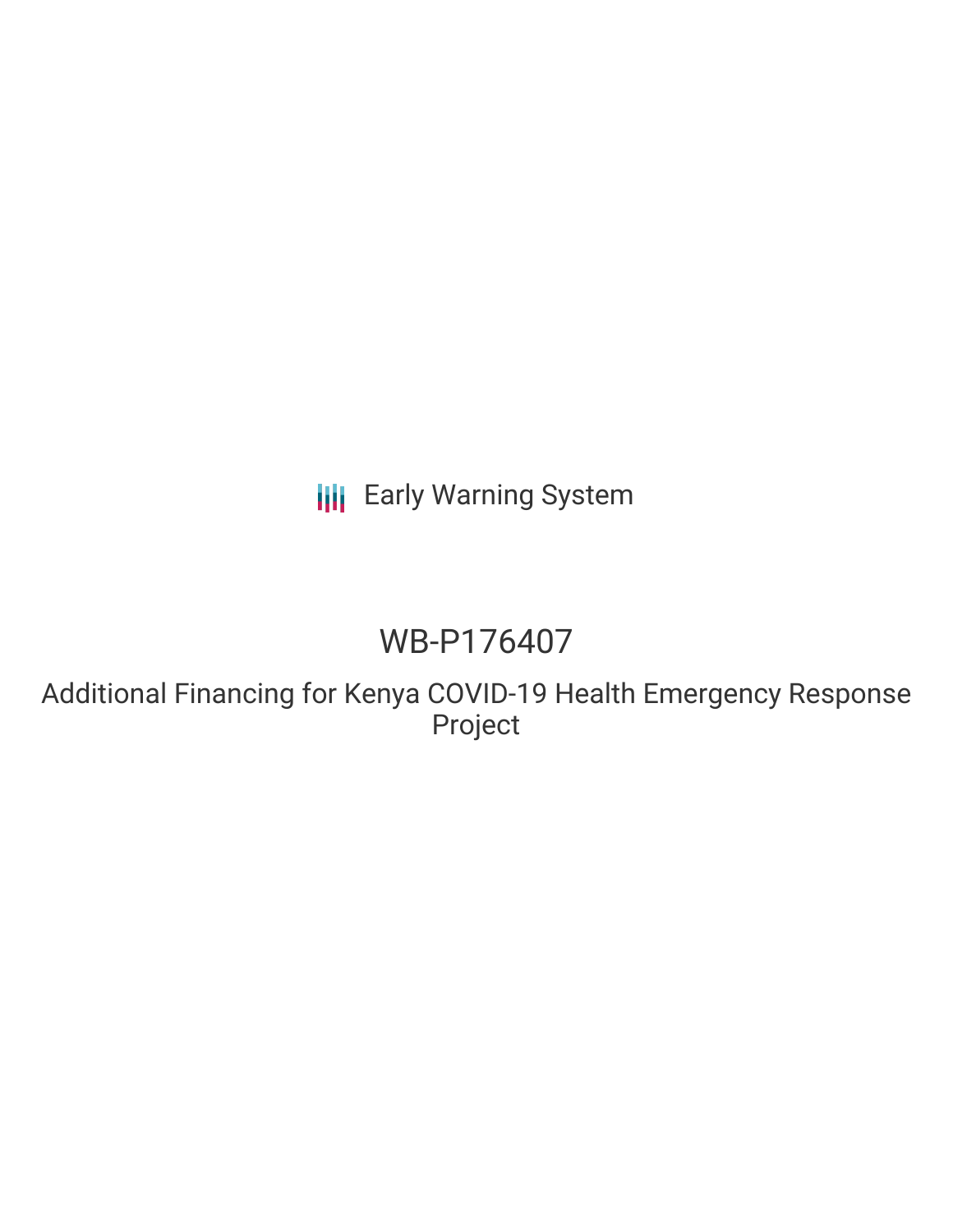

## Early Warning System Additional Financing for Kenya COVID-19 Health Emergency Response Project

### **Quick Facts**

| <b>Countries</b>               | Kenya                       |
|--------------------------------|-----------------------------|
| <b>Financial Institutions</b>  | World Bank (WB)             |
| <b>Status</b>                  | Proposed                    |
| <b>Bank Risk Rating</b>        | U                           |
| <b>Borrower</b>                | Government of Kenya         |
| <b>Sectors</b>                 | <b>Education and Health</b> |
| <b>Investment Type(s)</b>      | Loan                        |
| <b>Investment Amount (USD)</b> | \$140.00 million            |
| <b>Loan Amount (USD)</b>       | \$140.00 million            |
| <b>Project Cost (USD)</b>      | \$142.70 million            |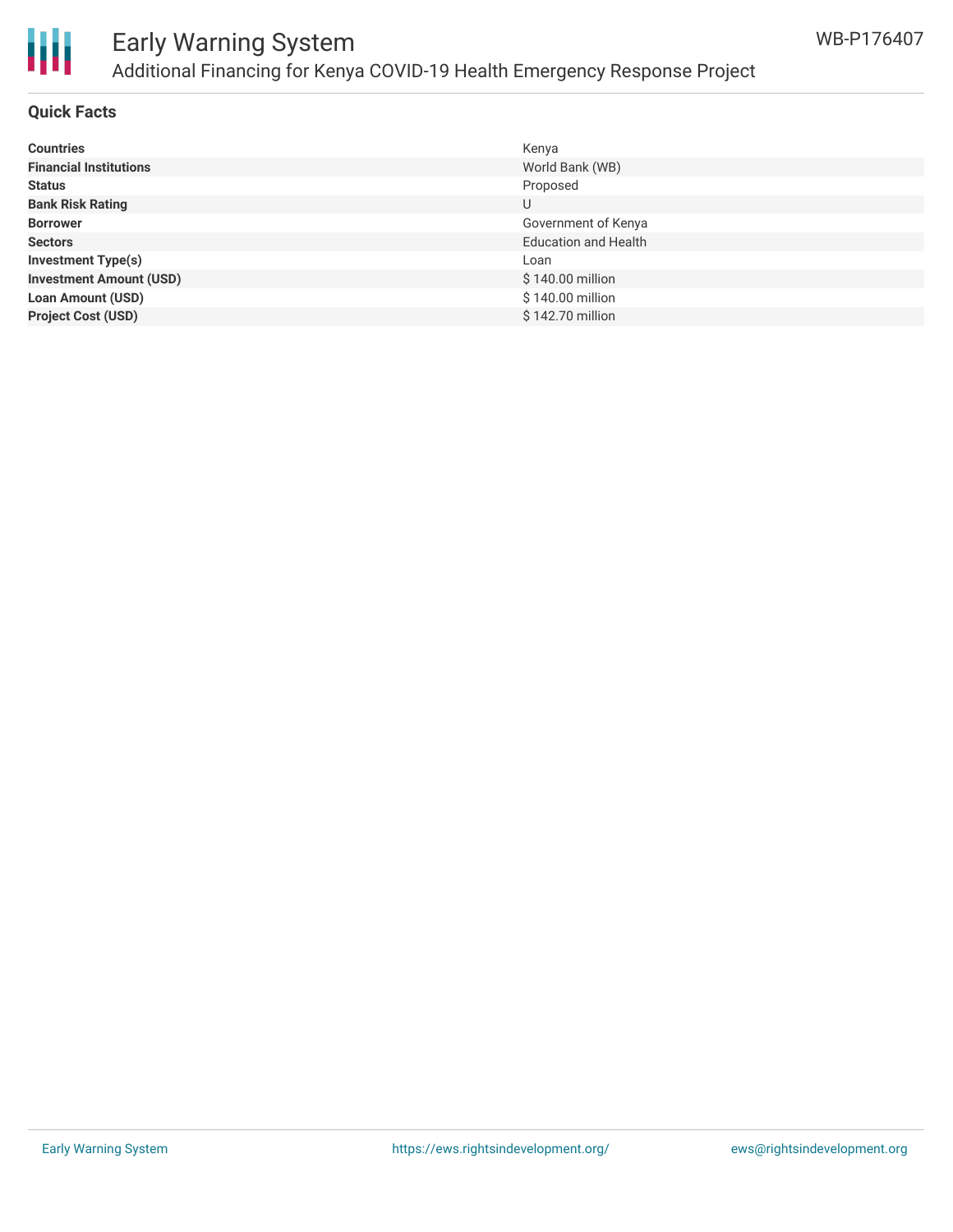

### **Project Description**

According to WB website, the project aims to prevent, detect and respond to the threat posed by COVID-19 and strengthen national systems for public health preparedness.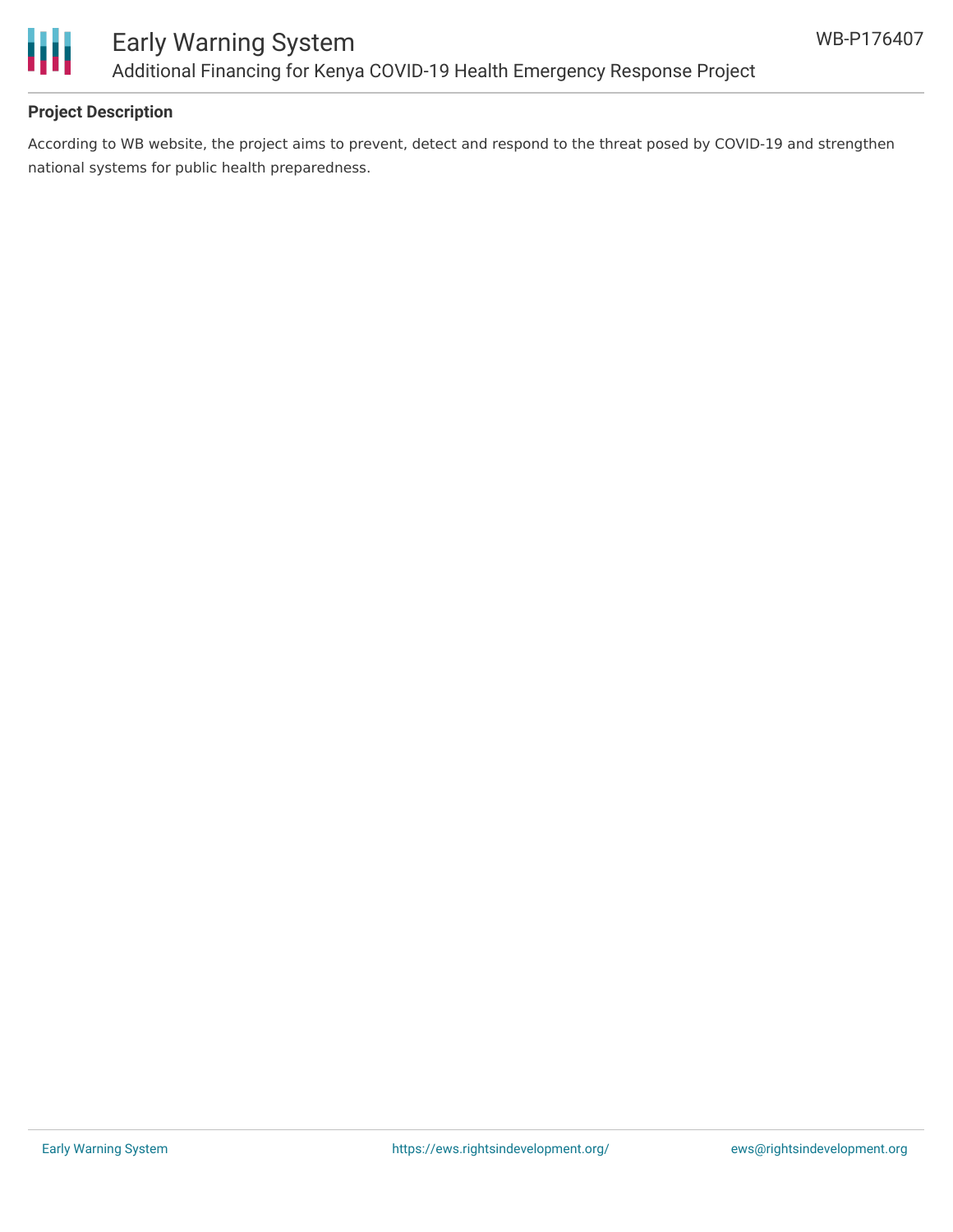

## Early Warning System Additional Financing for Kenya COVID-19 Health Emergency Response Project

### **Investment Description**

World Bank (WB)